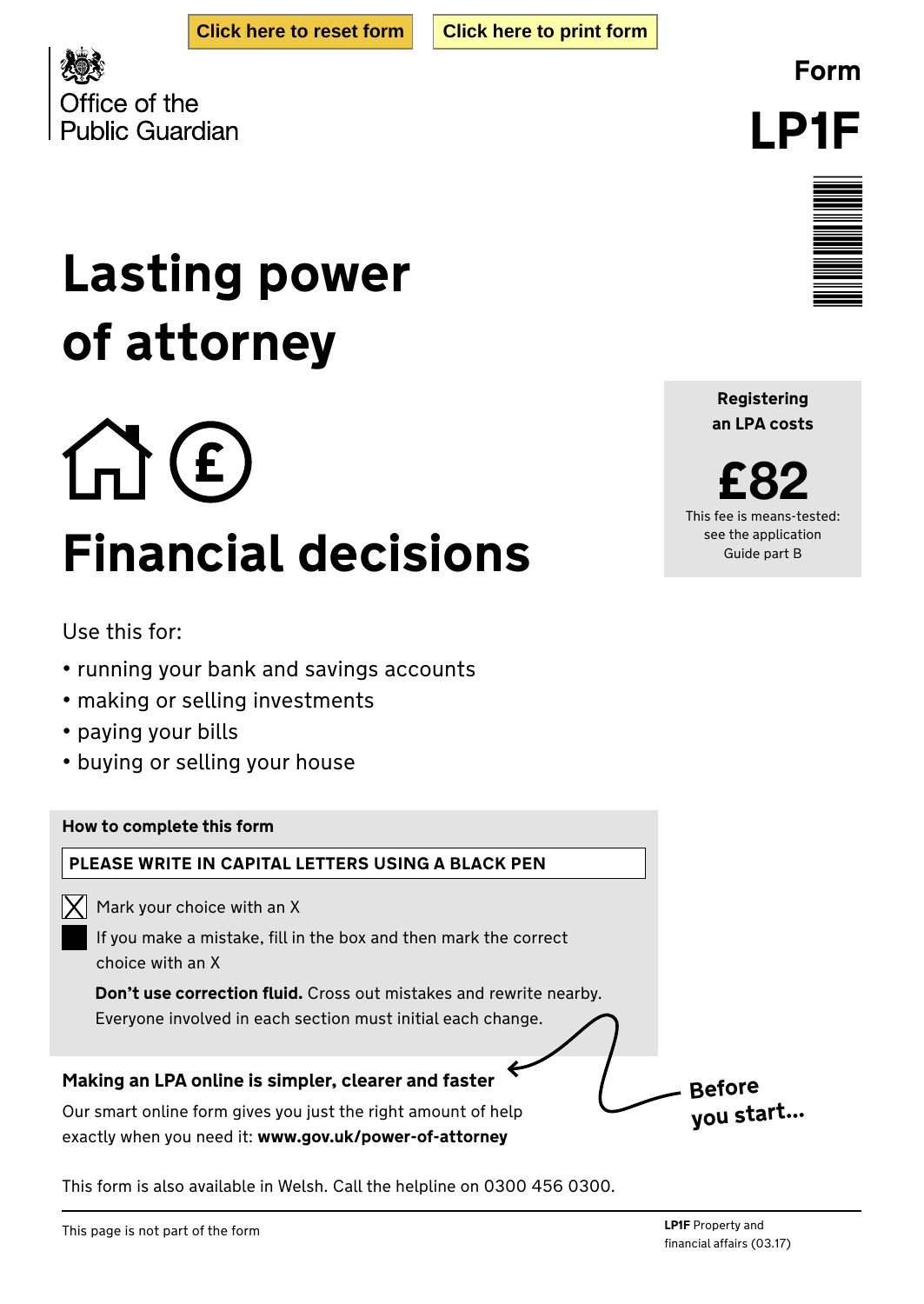### **The people involved in your LPA**

You'll find it easier to make an LPA if you first choose the people you want to help you. **Note their names here now** so you can refer back later.

#### **People you must have to make an LPA**

#### **Donor**

If you are filling this form in for yourself, you are the donor. If you are filling this in for a friend or relative, they are the donor.

#### **Attorneys**

Attorneys are the people you pick to make decisions for you. They don't need legal training.

They should be people you trust and know well; for example, your husband, wife, partner, adult children or good friends.

Choose one attorney or more. If you have a lot, they might find it hard to make decisions together.

#### **Certificate provider**

You need someone to confirm that no one is forcing you to make an LPA and you understand what you are doing. This is your 'certificate provider'. They must either:

- have relevant professional skills, such as a doctor or lawyer
- have known you well for at least two years, such as a friend or colleague

Some people can't be a certificate provider. See the list in the Guide, part A10.

#### **Witnesses**

You can't witness your attorneys' signatures and they can't witness yours. Anyone else over 18 years old can be a witness.

#### **People you might want to include in your LPA**

#### **Replacement attorneys**

You don't have to appoint replacement attorneys but they help protect your LPA. Without them, your LPA might not work if one of your original attorneys stops acting for you.

#### **People to notify**

'People to notify' add security. They can raise concerns about your LPA before it's registered – for example, if they think you are under pressure to make the LPA.



#### **Helpline 0300 456 0300**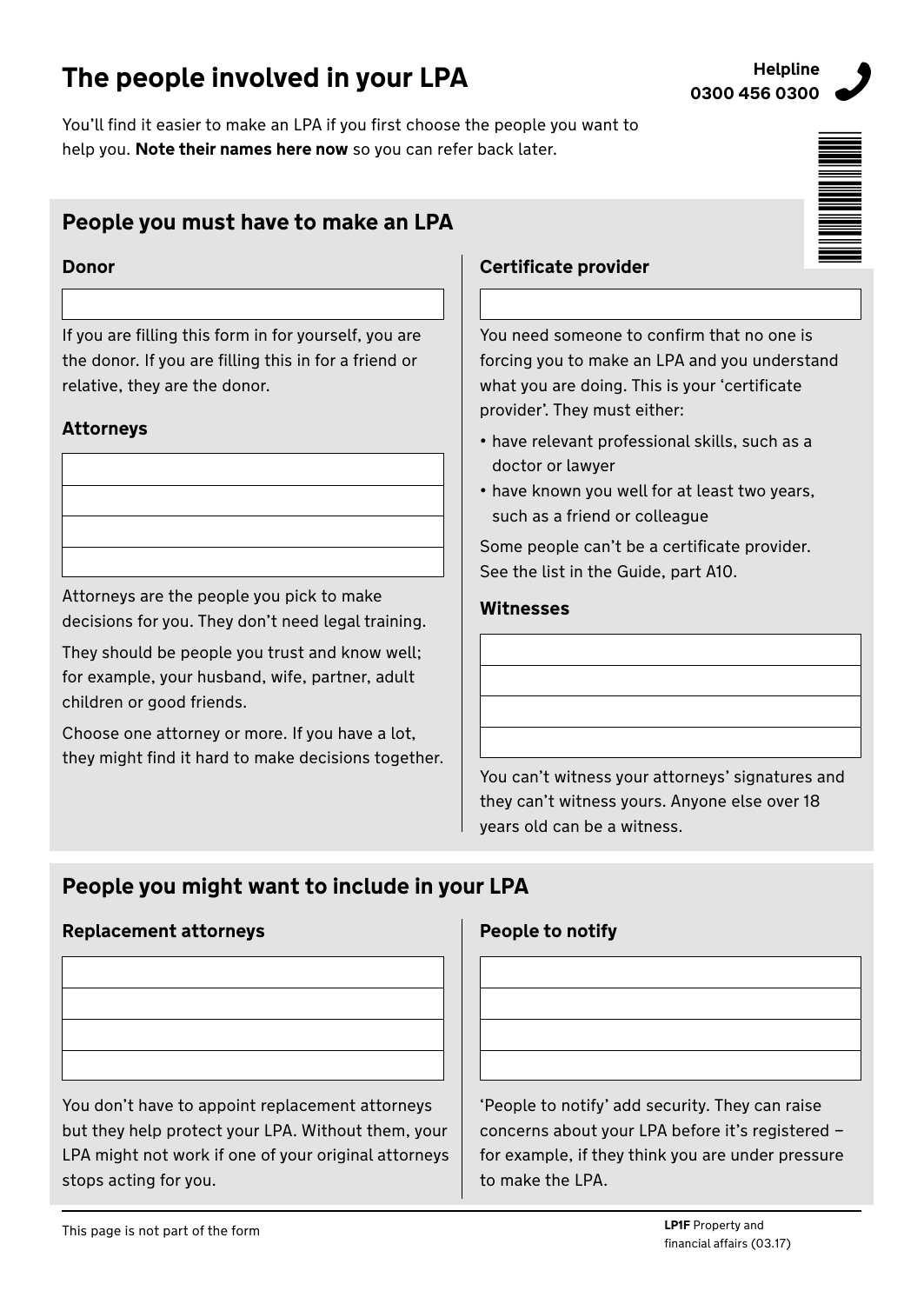

**Helpline 0300 456 0300**

# **Lasting power of attorney for property and financial affairs**

### Section 1

### **The donor**

You are appointing other people to make decisions on your behalf. You are 'the donor'.

**Restrictions** – you must be at least 18 years old and be able to understand and make decisions for yourself (called 'mental capacity').



For help with this section, see the Guide, part A1.

**If you are filling this in for a friend or relative** and they can no longer make decisions independently, they can't make an LPA. See the Guide 'Before you start' for more information.

1

| <b>Title</b><br>First names                                       |
|-------------------------------------------------------------------|
| Last name                                                         |
|                                                                   |
| Any other names you're known by (optional - eg your married name) |
|                                                                   |
| Date of birth<br>Month<br>Year<br>Day                             |
| Address                                                           |
|                                                                   |
|                                                                   |
| Postcode                                                          |
| Email address (optional)                                          |
|                                                                   |
|                                                                   |

#### **For OPG office use only**

| LPA registration date                    | OPG reference number |                                                       |
|------------------------------------------|----------------------|-------------------------------------------------------|
| Month<br>Day<br>Year                     |                      |                                                       |
| Only valid with the official stamp here. |                      | <b>LP1F</b> Property and financial<br>affairs (07.15) |

-----------------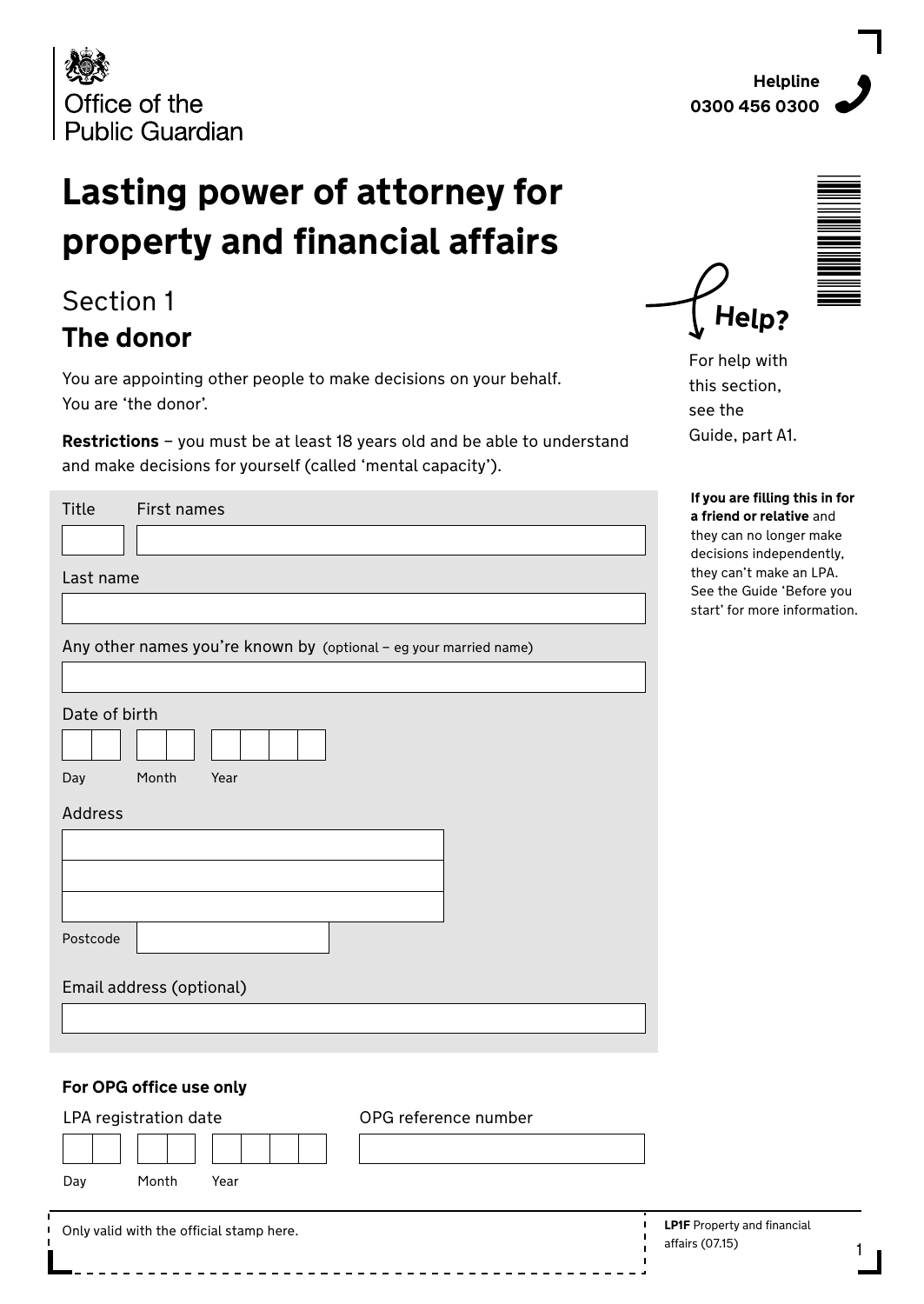### Section 2 **The attorneys**

Only valid with the official stamp here.

The people you choose to make decisions for you are called your 'attorneys'. Your attorneys don't need special legal knowledge or training. They should be people you trust and know well. Common choices include your husband, wife or partner, son or daughter, or your best friend.

#### **You need at least one attorney, but you can have more.**

You'll also be able to choose 'replacement attorneys' in section 4. They can step in if one of the attorneys you appoint here can no longer act for you.

To appoint a trust corporation, fill in the first attorney space and tick the box in that section. They must sign Continuation sheet 4. For more about trust corporations, see the Guide, part A2.

**Restrictions** – Attorneys must be at least 18 years old and must have mental capacity to make decisions. They must not be bankrupt or subject to a debt relief order.

| Title                                                             | Title                    |
|-------------------------------------------------------------------|--------------------------|
| First names                                                       | First names              |
| Last name (or trust corporation name)                             | Last name                |
| Date of birth                                                     | Date of birth            |
| Day                                                               | Month                    |
| Month                                                             | Year                     |
| Year                                                              | Day                      |
| Address                                                           | Address                  |
| Postcode                                                          | Postcode                 |
| Email address (optional)<br>This attorney is a trust corporation. | Email address (optional) |



For help with this section, see the Guide, part A2.



2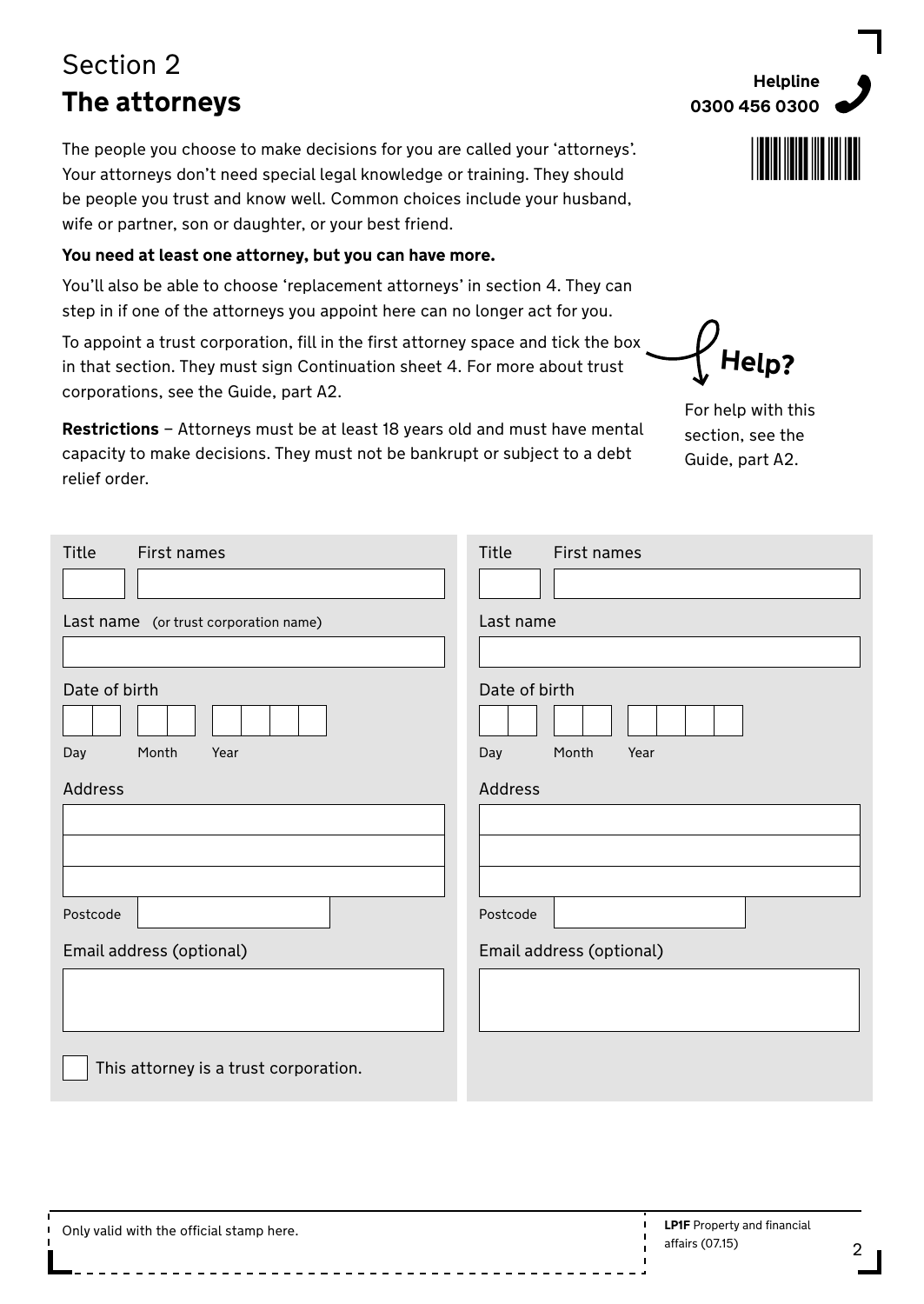### Section 2 – continued

**Helpline 0300 456 0300**



| Title<br>First names                  | Title<br>First names                  |
|---------------------------------------|---------------------------------------|
| Last name                             | Last name                             |
| Date of birth<br>Month<br>Year<br>Day | Date of birth<br>Month<br>Day<br>Year |
| Address                               | Address                               |
|                                       |                                       |
| Postcode                              | Postcode                              |
| Email address (optional)              | Email address (optional)              |
|                                       |                                       |
|                                       |                                       |

**More attorneys –** I want to appoint more than 4 attorneys. Use Continuation sheet 1.

 $- - -$ 

 $\blacksquare$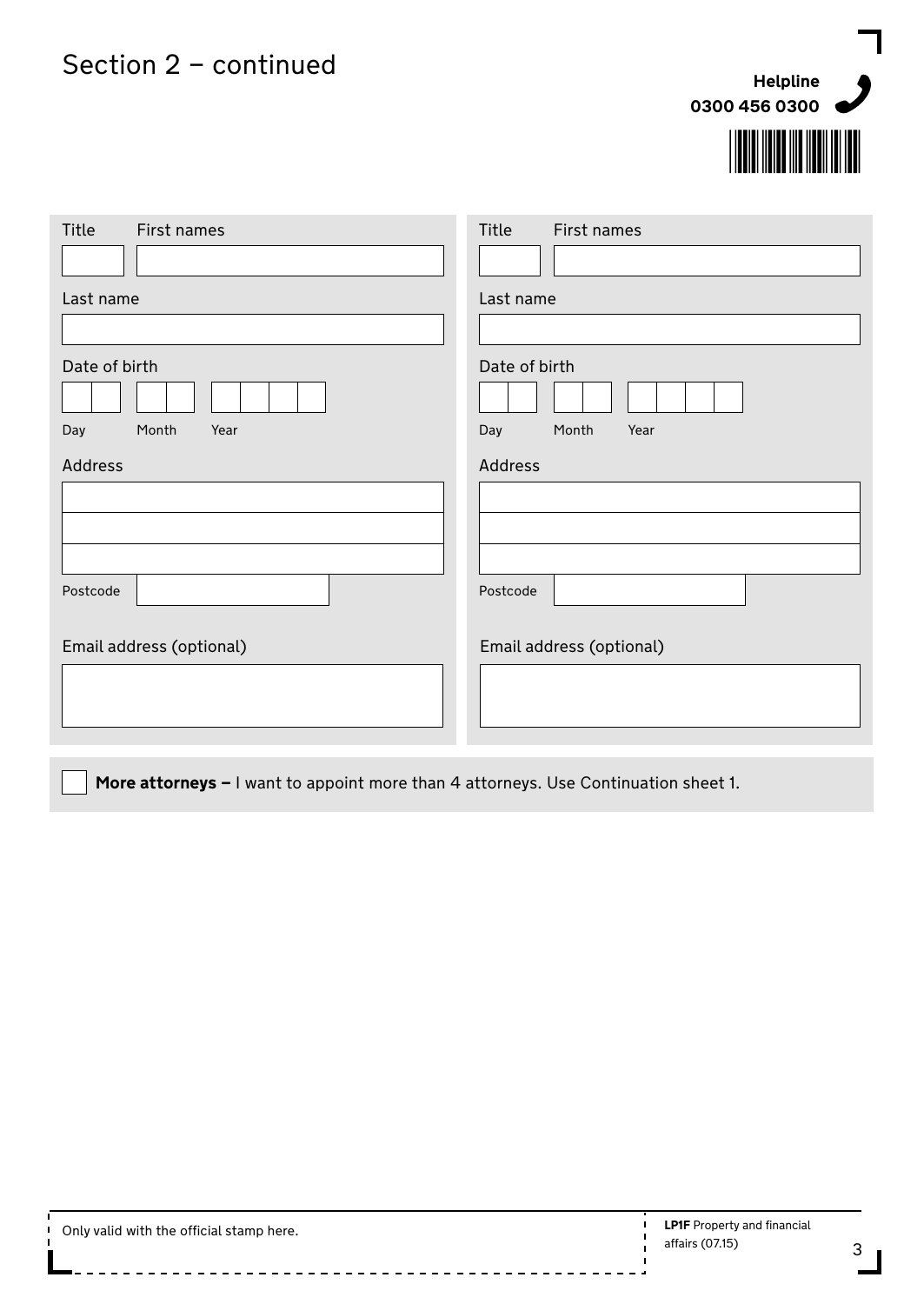### Section 3 **How should your attorneys make decisions?**

You need to choose whether your attorneys can make decisions on their own or must agree some or all decisions unanimously.

Whatever you choose, they must always act in your best interests.

**I only appointed one attorney** (turn to section 4)

#### **How do you want your attorneys to work together?** (tick one only)

#### **Jointly and severally**

Attorneys can make decisions on their own or together. Most people choose this option because it's the most practical. Attorneys can get together to make important decisions if they wish, but can make simple or urgent decisions on their own. It's up to the attorneys to choose when they act together or alone. It also means that if one of the attorneys dies or can no longer act, your LPA will still work.

If one attorney makes a decision, it has the same effect as if all the attorneys made that decision.

#### **Jointly**

Attorneys must agree unanimously on every decision, however big or small. Remember, some simple decisions could be delayed because it takes time to get the attorneys together. If your attorneys can't agree a decision, then they can only make that decision by going to court.

 **Be careful** – if one attorney dies or can no longer act, all your attorneys become unable to act. This is because the law says a group appointed 'jointly' is a single unit. Your LPA will stop working unless you appoint at least one replacement attorney (in section 4).

**Jointly for some decisions, jointly and severally for other decisions**

Attorneys must agree unanimously on some decisions, but can make others on their own. If you choose this option, you must list the decisions your attorneys should make jointly and agree unanimously on Continuation sheet 2. The wording you use is important. There are examples in the Guide, part A3.

**Be careful** – if one attorney dies or can no longer act, none of your attorneys will be able to make any of the decisions you've said should be made jointly. Your LPA will stop working for those decisions unless you appoint at least one replacement attorney (in section 4). Your original attorneys will still be able to make any of the other decisions alongside your replacement attorneys.



**Help?**

For help with this section, see the Guide, part A3.



If you choose 'jointly for some decisions…', you may want to take legal advice, particularly if the examples in part A3 of the the Guide, don't match your needs.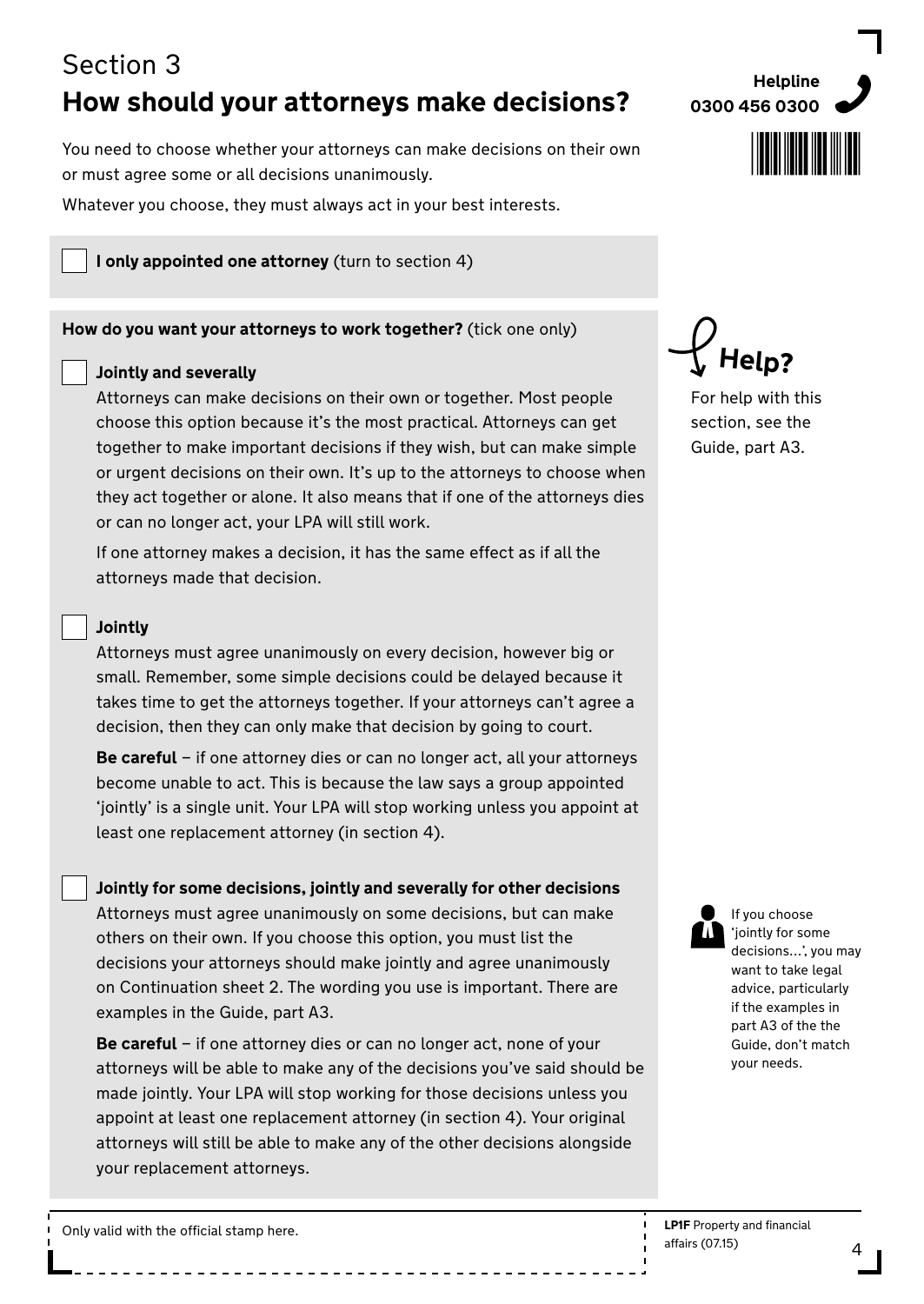### Section 4 **Replacement attorneys**

#### **This section is optional, but we recommend you consider it**

Replacement attorneys are a backup in case one of your original attorneys can't make decisions for you any more.

To appoint a trust corporation, fill in the first attorney space below and tick the box in that section. They must sign Continuation sheet 4.

**Reasons replacement attorneys step in** – if one of your original attorneys dies, loses capacity, no longer wants to be your attorney, becomes bankrupt or subject to a debt relief order or is no longer legally your husband, wife or civil partner.

**Restrictions** – replacement attorneys must be at least 18 years old and have mental capacity to make decisions. They must not be bankrupt or subject to a debt relief order.

| Title<br>First names                  | Title<br>First names |
|---------------------------------------|----------------------|
|                                       |                      |
| Last name (or trust corporation name) | Last name            |
|                                       |                      |
| Date of birth                         | Date of birth        |
|                                       |                      |
| Month<br>Day<br>Year                  | Month<br>Year<br>Day |
| Address                               | Address              |
|                                       |                      |
|                                       |                      |
|                                       |                      |
|                                       |                      |
| Postcode                              | Postcode             |
|                                       |                      |
| This attorney is a trust corporation. |                      |

 **More replacements** – I want to appoint more than two replacements. Use Continuation sheet 1.

#### **When and how your replacement attorneys can act**

Replacement attorneys usually step in when one of your **original** attorneys stops acting for you. If there's more than one **replacement** attorney, they will all step in at once. If they **fully** replace your original attorney(s) at once, they will usually act jointly. You can change some aspects of this, but most people don't. See the Guide, part A4.



You should consider taking legal advice if you want to change when or how your replacement attorneys act.

I want to change when or how my attorneys can act (optional). Use Continuation sheet 2.

**0300 456 0300** <u>|| || || || || || ||</u>

**Helpline**



For help with this section, see the Guide, part A4.

Only valid with the official stamp here.

**LP1F** Property and financial affairs (07.15)

#### 5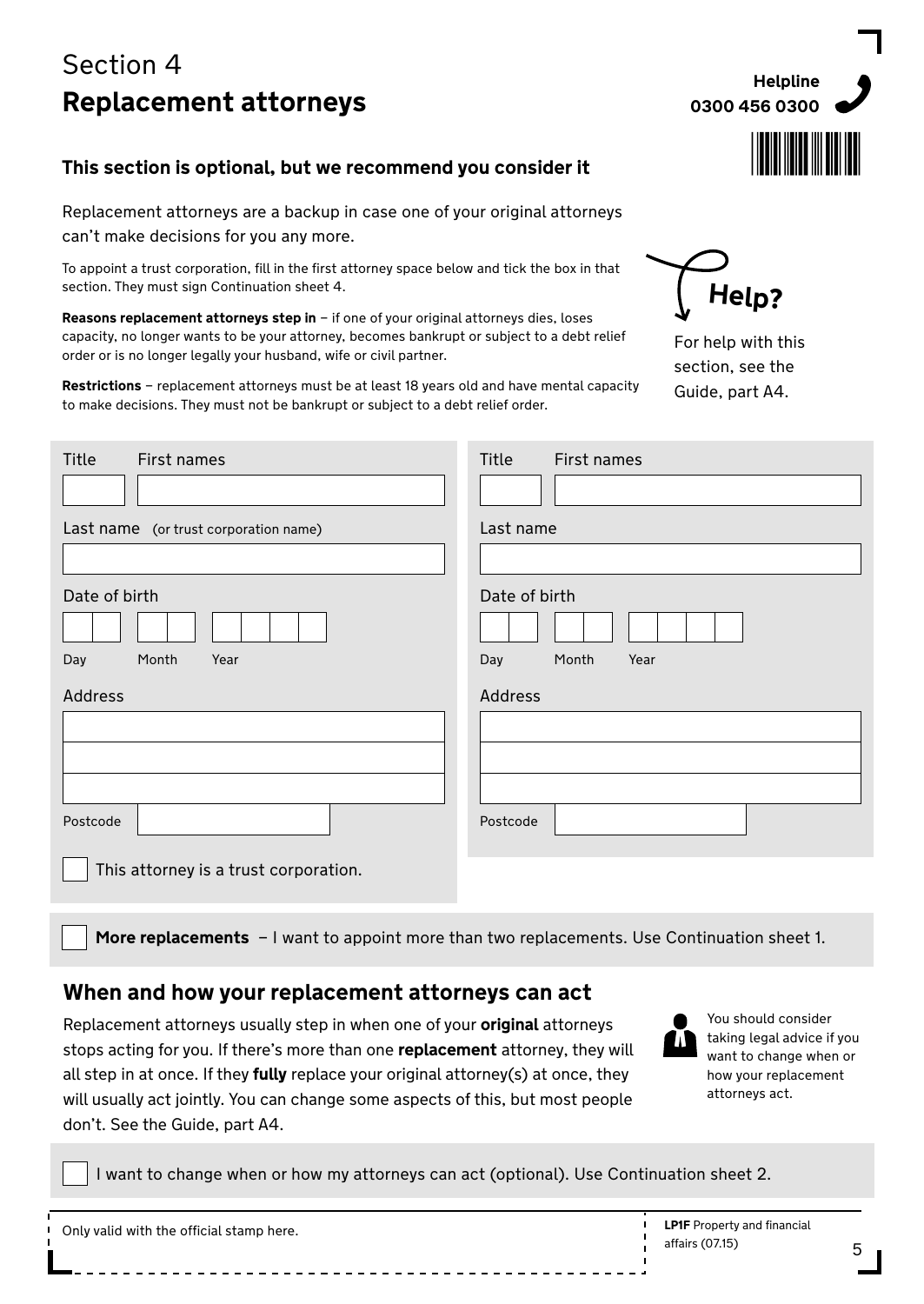### Section 5 **When can your attorneys make decisions?**

You can allow your attorneys to make decisions:

- as soon as the LPA has been registered by the Office of the Public Guardian
- only when you don't have mental capacity

While you have mental capacity you will be in control of all decisions affecting you. If you choose the first option, your attorneys can only make decisions on your behalf if you allow them to. They are responsible to you for any decisions you let them make.

Your attorneys must always act in your best interests.

#### **When do you want your attorneys to be able to make decisions?**  (mark one only)

#### **As soon as my LPA has been registered (and also when I don't have mental capacity)**

Most people choose this option because it is the most practical.

While you still have mental capacity, your attorneys can only act **with your consent**. If you later lose capacity, they can continue to act on your behalf for all decisions covered by this LPA.

This option is useful if you are able to make your own decisions but there's another reason you want your attorneys to help you – for example, if you're away on holiday, or if you have a physical condition that makes it difficult to visit the bank, talk on the phone or sign documents.

#### **Only when I don't have mental capacity**

**Be careful –** this can make your LPA a lot less useful. Your attorneys might be asked to prove you do not have mental capacity each time they try to use this LPA.



**Help?**

For help with this section, see the Guide, part A5.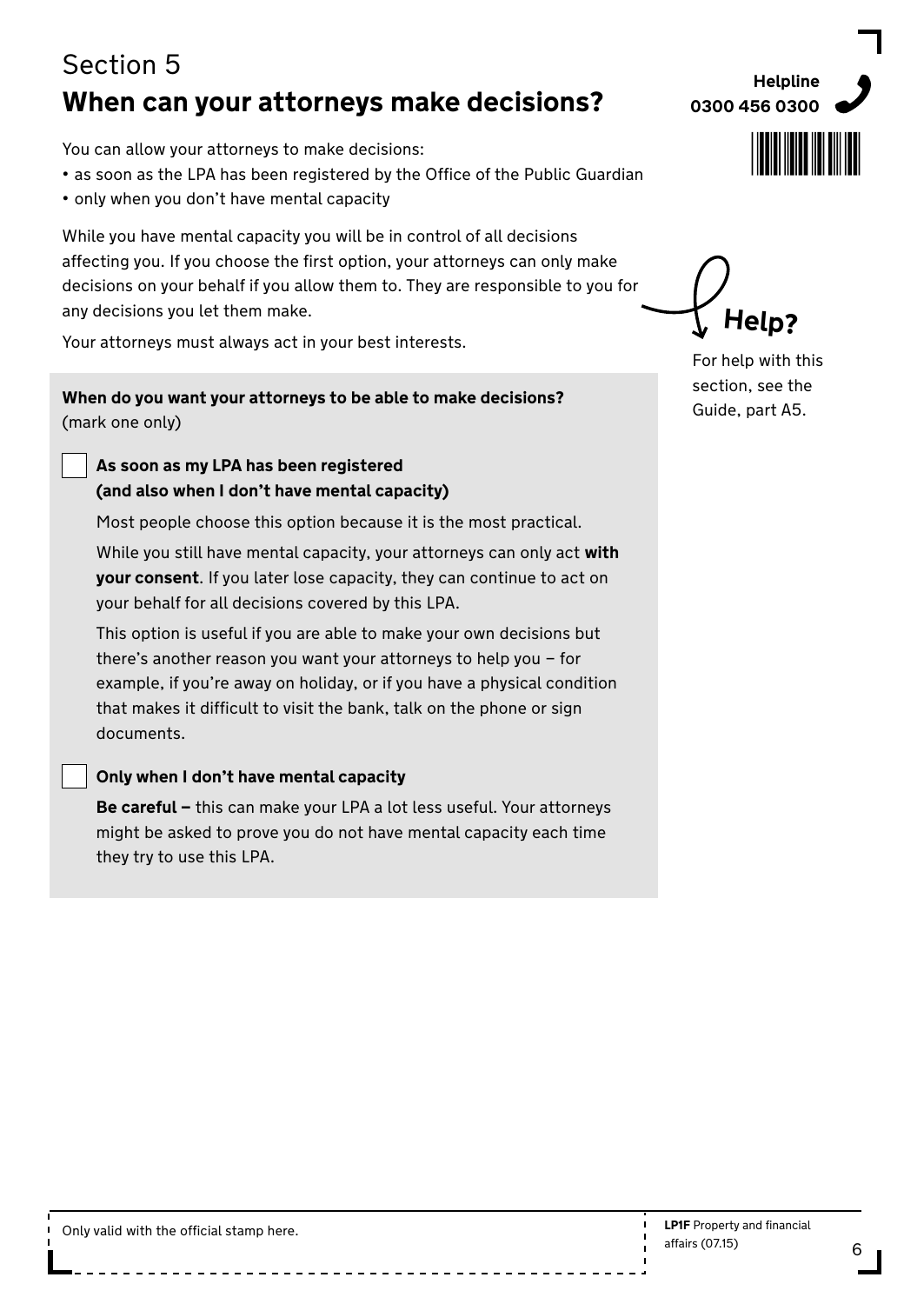### Section 6 **People to notify when the LPA is registered**

#### **This section is optional**

You can let people know that you're going to register your LPA. They can raise any concerns they have about the LPA – for example, if there was any pressure or fraud in making it.

When the LPA is registered, the person applying to register (you or one of your attorneys) must send a notice to each 'person to notify'.

#### **You can't put your attorneys or replacement attorneys here.**

**Helpline 0300 456 0300** <u>||||||||||||||||||||||</u>



For help with this section, see the Guide, part A6.

People to notify can object to the LPA, but only for certain reasons (listed in the notification form LP3). After that, they are no longer involved in the LPA. Choose people who care about your best interests and who would be willing to speak up if they were concerned.

| Title<br>First names     | Title<br>First names |
|--------------------------|----------------------|
|                          |                      |
| Last name                | Last name            |
|                          |                      |
| Address                  | Address              |
|                          |                      |
|                          |                      |
|                          |                      |
| Postcode                 | Postcode             |
|                          |                      |
| Title<br>First names     | Title<br>First names |
|                          |                      |
| Last name                | Last name            |
|                          |                      |
| Address                  | Address              |
|                          |                      |
|                          |                      |
|                          |                      |
| Postcode                 | Postcode             |
| $\overline{\phantom{0}}$ |                      |

I want to appoint another person to notify (maximum is 5) – use Continuation sheet 1.

| Only valid with the official stamp here. | <b>LP1F</b> Property and financial<br>$\mathbf{I}$<br>affairs (07.15) |
|------------------------------------------|-----------------------------------------------------------------------|
|                                          |                                                                       |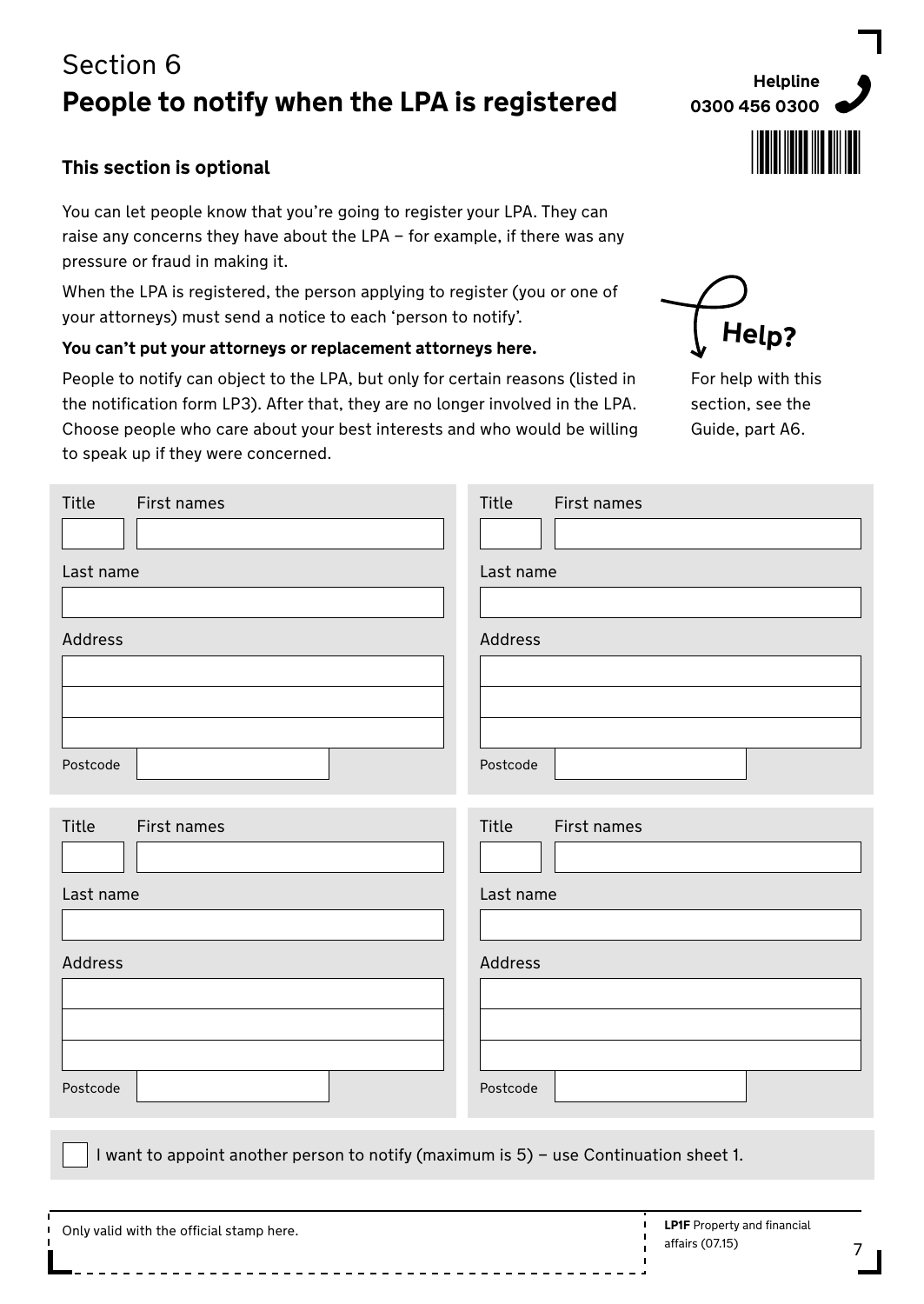### Section 7 **Preferences and instructions**

#### **This section is optional**

You can tell your attorneys how you'd **prefer** them to make decisions, or give them specific **instructions** which they must follow when making decisions.

Most people leave this page blank – you can just talk to your attorneys so they understand how you want them to make decisions for you.

### **Preferences**

Your attorneys don't have to follow your preferences but they should keep them in mind. For examples of preferences, see the Guide, part A7.

**Preferences** – use words like 'prefer' and 'would like'

| Help? |
|-------|

For help with this section, see the Guide, part A7.

I need more space – use Continuation sheet 2.

#### **Instructions**

Your attorneys will have to follow your instructions exactly. For examples of instructions, see the Guide, part A7.

**Be careful** – if you give instructions that are not legally correct they would have to be removed before your LPA could be registered.

**Instructions** – use words like 'must' and 'have to'

(i) My Attorney(s) must exercise such care and skill as is reasonable in the circumstances when investing my assets.

(ii) My Attorney(s) may make any kind of investment that I could make.

(iii) In exercising this power to invest, my Attorney(s) must have regard to the standard investment criteria under the Trustee Act 2000, namely the suitability for the investments and the need for diversification, in so far as is appropriate in the circumstances which affect me.

\_ \_ \_ \_ \_ \_ \_ \_ \_ \_ \_ \_ \_ \_ \_ \_ \_ \_ \_

 $|X|$  I need more space – use Continuation sheet 2.



| If you want to give |  |
|---------------------|--|
| instructions, you   |  |
| may want to take    |  |
| legal advice.       |  |

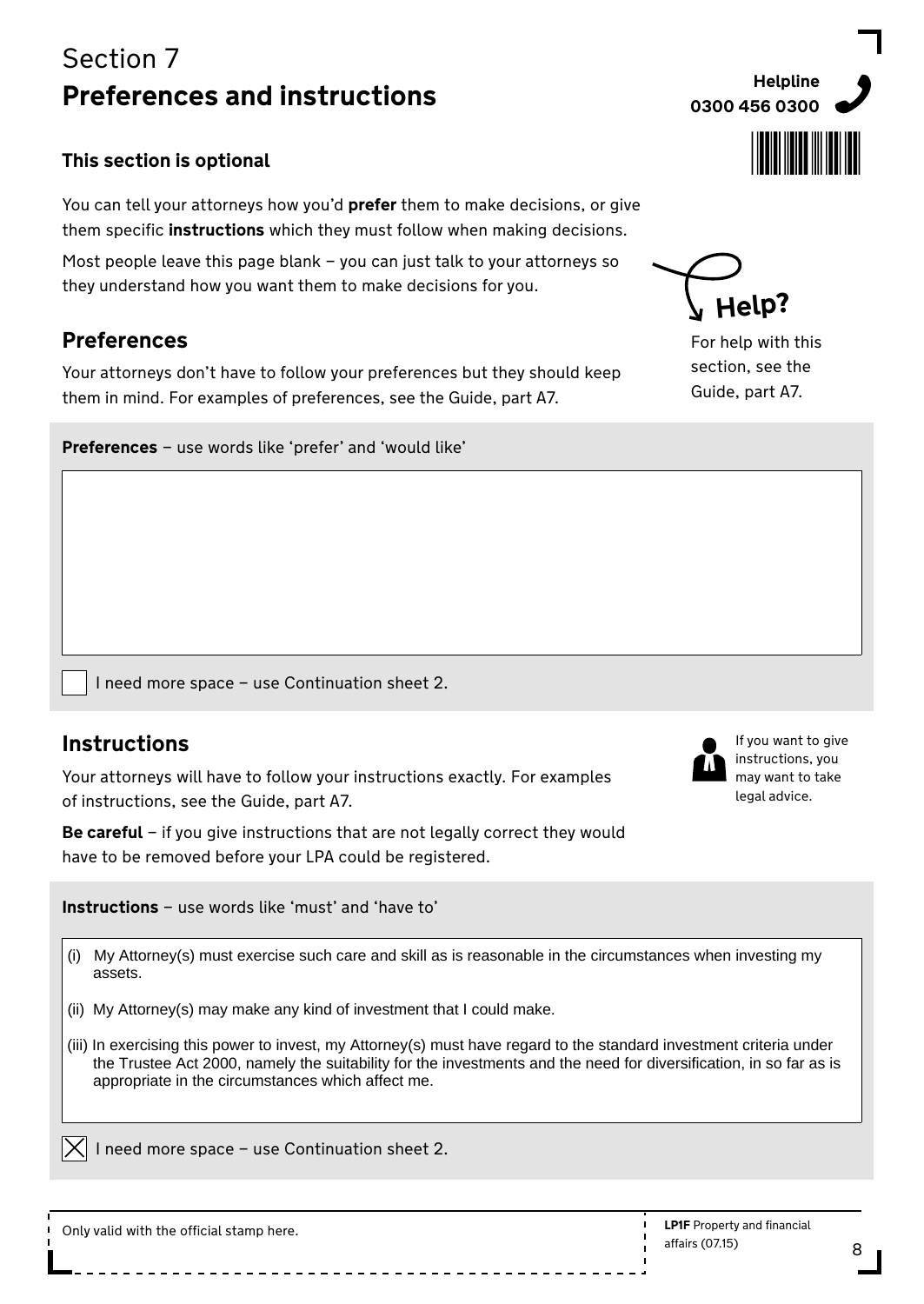### Section 8 **Your legal rights and responsibilities**

#### **Everyone signing the LPA must read this information**

In sections 9 to 11, you, the certificate provider, all your attorneys and your replacement attorneys must sign this lasting power of attorney to form a legal agreement between you (a deed).

#### **By signing this lasting power of attorney, you (the donor) are appointing people (attorneys) to make decisions for you.**

**LPAs are governed by the Mental Capacity Act 2005 (MCA)**, regulations made under it and the MCA Code of Practice. Attorneys must have regard to these documents. The Code of Practice is available from www.gov.uk/ opg/mca-code or from The Stationery Office.

#### **Your attorneys must follow the principles of the Mental Capacity Act:**

- 1. Your attorneys must assume that you can make your own decisions unless it is established that you cannot do so.
- 2. Your attorneys must help you to make as many of your own decisions as you can. They must take all practical steps to help you to make a decision. They can only treat you as unable to make a decision if they have not succeeded in helping you make a decision through those steps.
- 3. Your attorneys must not treat you as unable to make a decision simply because you make an unwise decision.
- 4. Your attorneys must act and make decisions in your best interests when you are unable to make a decision.
- 5. Before your attorneys make a decision or act for you, they must consider whether they can make the decision or act in a way that is less restrictive of your rights and freedom but still achieves the purpose.

**Your attorneys must always act in your best interests.** This is explained in the Application guide, part A8, and defined in the MCA Code of Practice.

#### **Before this LPA can be used:**

- it must be registered by the Office of the Public Guardian (OPG)
- it may be limited to when you don't have mental capacity, according to your choice in section 5

**Cancelling your LPA:** You can cancel this LPA at any time, as long as you have mental capacity to do so. It doesn't matter if the LPA has been registered or not. For more information, see the Guide, part D.

**Your will and your LPA:** Your attorneys cannot use this LPA to change your will. This LPA will expire when you die. Your attorneys must then send the registered LPA, any certified copies and a copy of your death certificate to the Office of the Public Guardian.

**Data protection:** For information about how OPG uses your personal data, see the Guide, part D.

\_\_\_\_\_\_\_\_\_\_\_\_\_\_\_\_\_\_\_\_\_





For help with this section, see the Guide, part A8.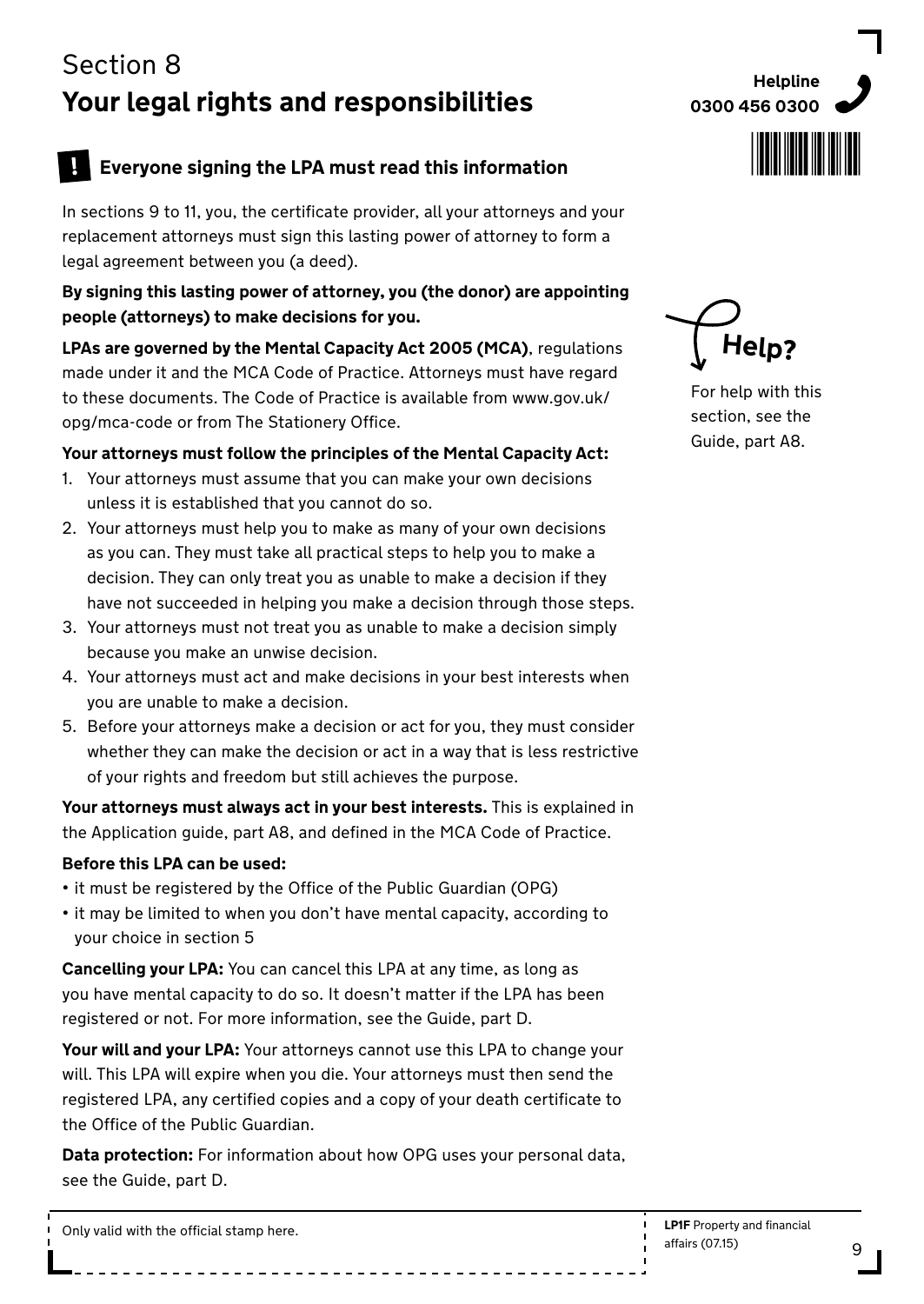### Section 9 **Signature: donor**

#### **By signing on this page I confirm all of the following:**

- I have read this lasting power of attorney (LPA) including section 8 'Your legal rights and responsibilities', or I have had it read to me
- I appoint and give my attorneys authority to make decisions about my property and financial affairs, including when I cannot act for myself because I lack mental capacity, subject to the terms of this LPA and to the provisions of the Mental Capacity Act 2005
- I have either appointed people to notify (in section 6) or I have chosen not to notify anyone when the LPA is registered
- I agree to the information I've provided being used by the Office of the Public Guardian in carrying out its duties

#### **Donor**

Signed (or marked) by the person giving this lasting power of attorney and delivered as a deed.

Signature or mark

Date signed or marked

Day Month Year

If you have used Continuation sheets 1 or 2 you must sign and date each continuation sheet at the same time as you sign this page.

If you can't sign this LPA you can make a mark instead. If you can't sign or make a mark you can instruct someone else to sign for you, using Continuation sheet 3.

| <b>Helpline</b> |
|-----------------|
| 0300 456 0300   |
|                 |



Sign this page (and any continuation sheets) before anyone signs sections 10 and 11.

#### **Witness**

The witness must not be an attorney or replacement attorney appointed under this LPA, and must be aged 18 or over.

Signature or mark

Full name of witness

Address

Postcode

For help with this **Help?**

section, see the Guide, part A9.

Only valid with the official stamp here.

**LP1F** Property and financial affairs (07.15)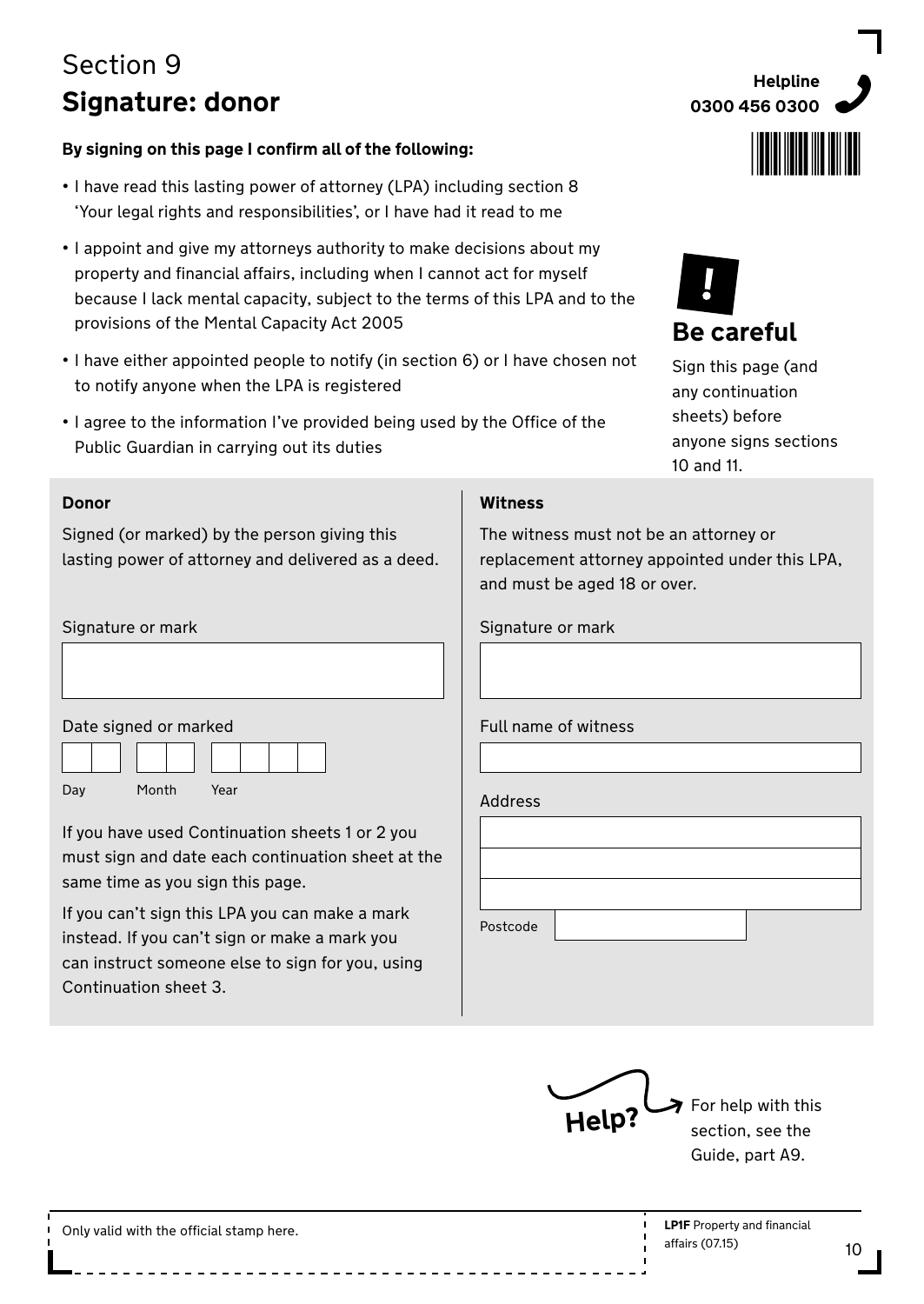### Section 10 **Signature: certificate provider**

#### **Only sign this section after the donor has signed section 9**

The 'certificate provider' signs to confirm they've discussed the lasting power of attorney (LPA) with the donor, that the donor understands what they're doing and that nobody is forcing them to do it. The 'certificate provider' should be either:

- someone who has known the donor personally for at least 2 years, such as a friend, neighbour, colleague or former colleague
- someone with relevant professional skills, such as the donor's GP, a healthcare professional or a solicitor

A certificate provider **can't** be one of the attorneys.

#### **Certificate provider's statement**

I certify that, as far as I'm aware, at the time of signing section 9:

- the donor understood the purpose of this LPA and the scope of the authority conferred under it
- no fraud or undue pressure is being used to induce the donor to create this LPA
- there is nothing else which would prevent this LPA from being created by the completion of this instrument

By signing this section I confirm that:

- I am aged 18 or over
- I have read this LPA, including section 8 'Your legal rights and responsibilities'
- there is no restriction on my acting as a certificate provider
- the donor has chosen me as someone who has known them personally for at least 2 years **OR**
- the donor has chosen me as a person with relevant professional skills and expertise

**Restrictions** – the certificate provider must not be:

- an attorney or replacement attorney named in this LPA or any other LPA or enduring power of attorney for the donor
- a member of the donor's family or of one of the attorneys' families, including husbands, wives, civil partners, in-laws and step-relatives
- an unmarried partner, boyfriend or girlfriend of either the donor or one of the attorneys (whether or not they live at the same address)
- the donor's or an attorney's business partner
- the donor's or an attorney's employee
- an owner, manager, director or employee of a care home where the donor lives

**Helpline 0300 456 0300** 



For help with this section, see the Guide, part A10.

| Certificate provider |                       |
|----------------------|-----------------------|
| Title                | <b>Eirst names</b>    |
|                      |                       |
| Last name            |                       |
|                      |                       |
| Address              |                       |
|                      |                       |
|                      |                       |
|                      |                       |
| Postcode             |                       |
| Signature or mark    |                       |
|                      |                       |
|                      |                       |
|                      | Date signed or marked |
|                      |                       |
| Day                  | Month<br>Year         |
|                      |                       |

Only valid with the official stamp here.

**LP1F** Property and financial affairs (07.15)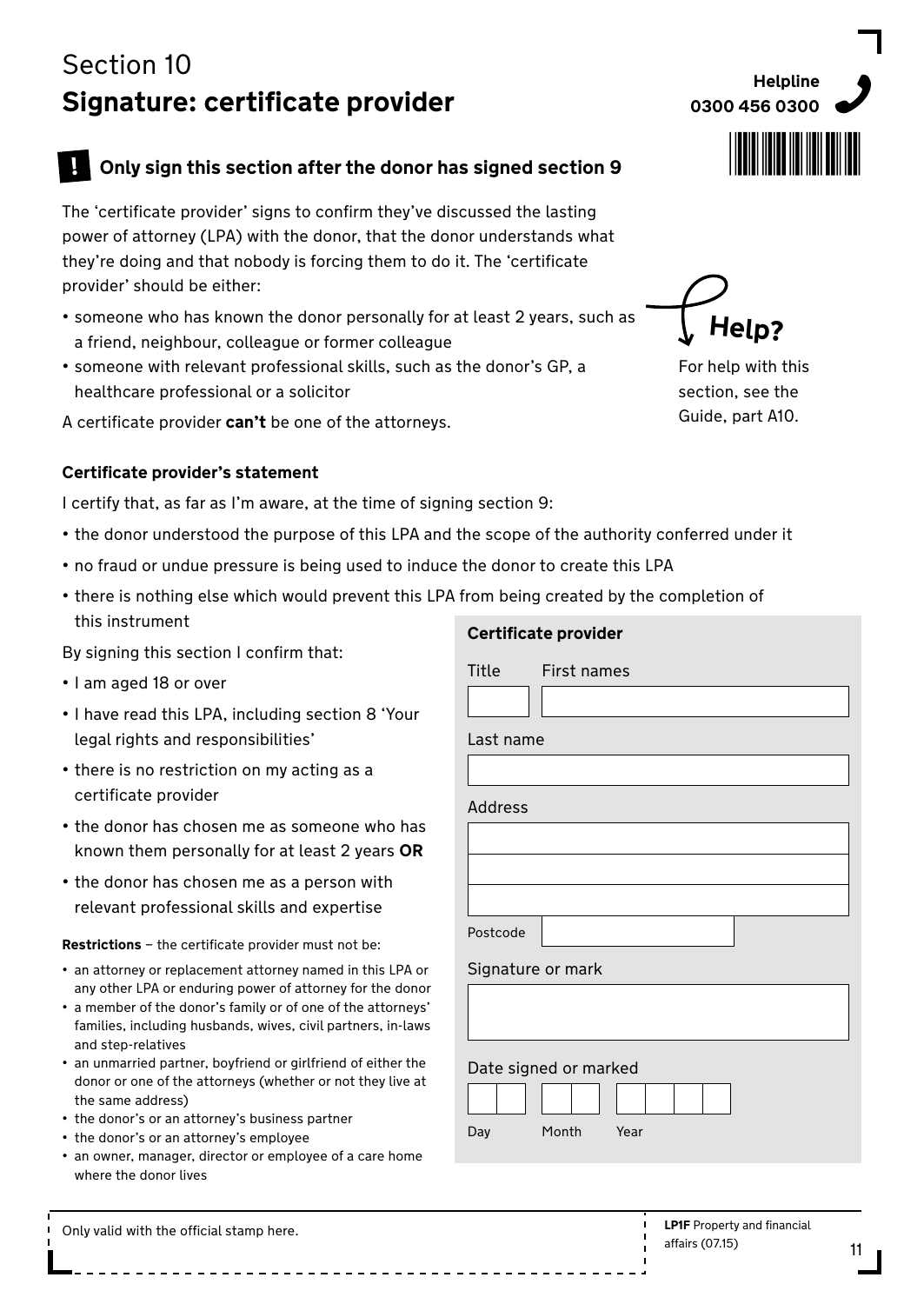### **Only sign this section after the certificate provider has signed section 10**

All the attorneys and replacement attorneys need to sign. There are 4 copies of this page – make more copies if you need to.

#### **By signing this section I understand and confirm all of the following:**

- I am aged 18 or over
- I have read this lasting power of attorney (LPA) including section 8 'Your legal rights and responsibilities', or I have had it read to me
- I have a duty to act based on the principles of the Mental Capacity Act 2005 and to have regard to the Mental Capacity Act Code of Practice
- I must make decisions and act in the best interests of the donor
- I must take into account any instructions or preferences set out in this LPA
- I can make decisions and act only when this LPA has been registered and at the time indicated in section 5 of this LPA

**Further statement by a replacement attorney:** I understand that I have the authority to act under this LPA only after an original attorney's appointment is terminated. I must notify the Public Guardian if this happens.

#### **Attorney or replacement attorney**

Signed (or marked) by the attorney or replacement attorney and delivered as a deed.

Signature or mark

 $\overline{1}$ 

|              | Date signed or marked |      |  |  |
|--------------|-----------------------|------|--|--|
|              |                       |      |  |  |
| Day          | Month                 | Year |  |  |
| <b>Title</b> | First names           |      |  |  |
|              |                       |      |  |  |
| Last name    |                       |      |  |  |
|              |                       |      |  |  |

## **Helpline 0300 456 0300**

**Help?**

For help with this section, see the Guide, part A11.

#### **Witness**

The witness must not be the donor of this LPA, and must be aged 18 or over.

Signature or mark

Full names of witness

Address

Postcode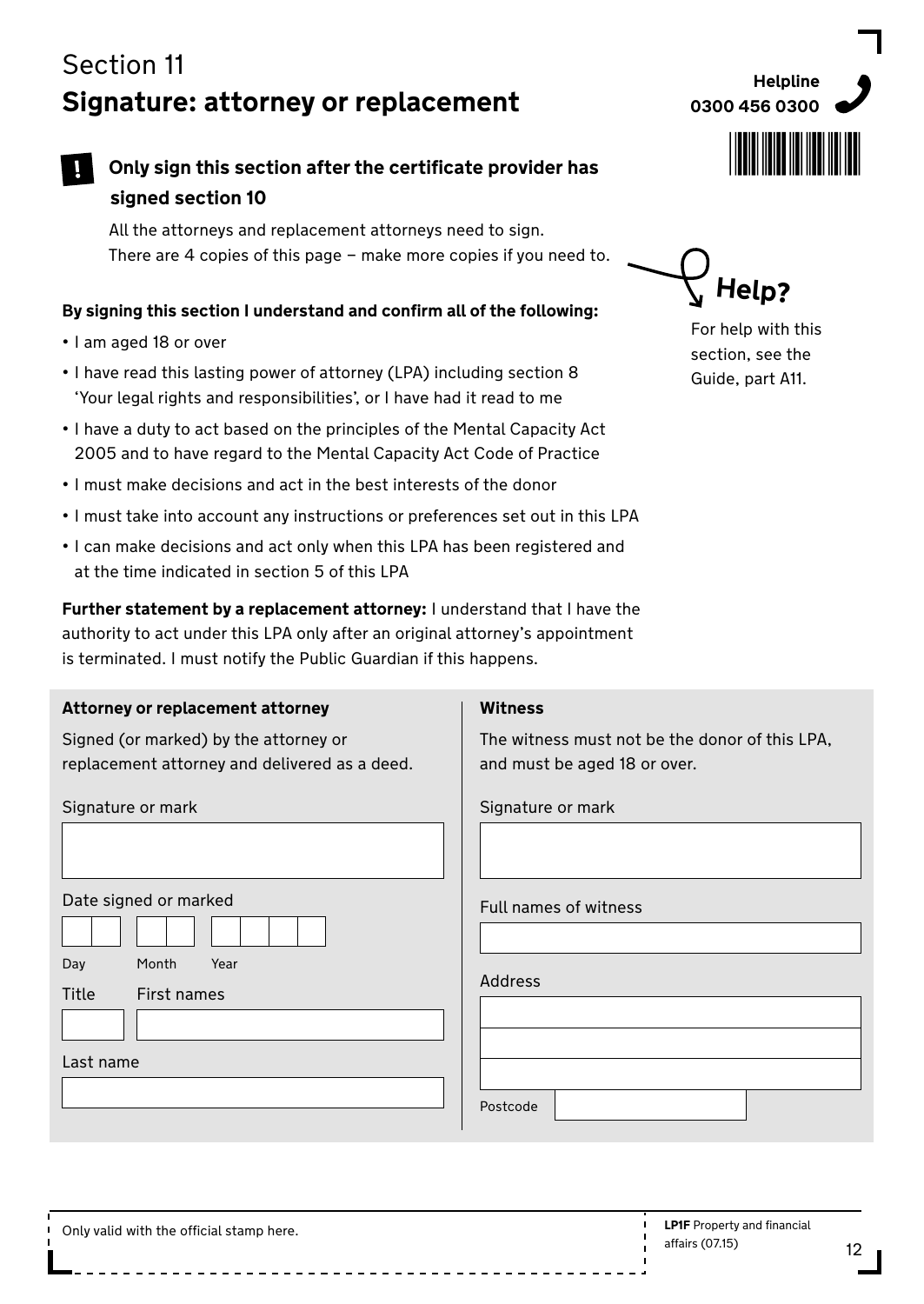#### **Only sign this section after the certificate provider has signed section 10**

All the attorneys and replacement attorneys need to sign. There are 4 copies of this page – make more copies if you need to.

#### **By signing this section I understand and confirm all of the following:**

- I am aged 18 or over
- I have read this lasting power of attorney (LPA) including section 8 'Your legal rights and responsibilities', or I have had it read to me
- I have a duty to act based on the principles of the Mental Capacity Act 2005 and to have regard to the Mental Capacity Act Code of Practice
- I must make decisions and act in the best interests of the donor
- I must take into account any instructions or preferences set out in this LPA
- I can make decisions and act only when this LPA has been registered and at the time indicated in section 5 of this LPA

**Further statement by a replacement attorney:** I understand that I have the authority to act under this LPA only after an original attorney's appointment is terminated. I must notify the Public Guardian if this happens.

#### **Attorney or replacement attorney**

Signed (or marked) by the attorney or replacement attorney and delivered as a deed.

Signature or mark

Date signed or marked Day Month Year Title First names Last name

#### **Witness**

The witness must not be the donor of this LPA, and must be aged 18 or over.

Signature or mark

Full names of witness

Address

Postcode

**Help?**

For help with this section, see the Guide, part A11.

**Helpline**

<u>|||||||||||||||||</u>

**0300 456 0300**

**LP1F** Property and financial affairs (07.15)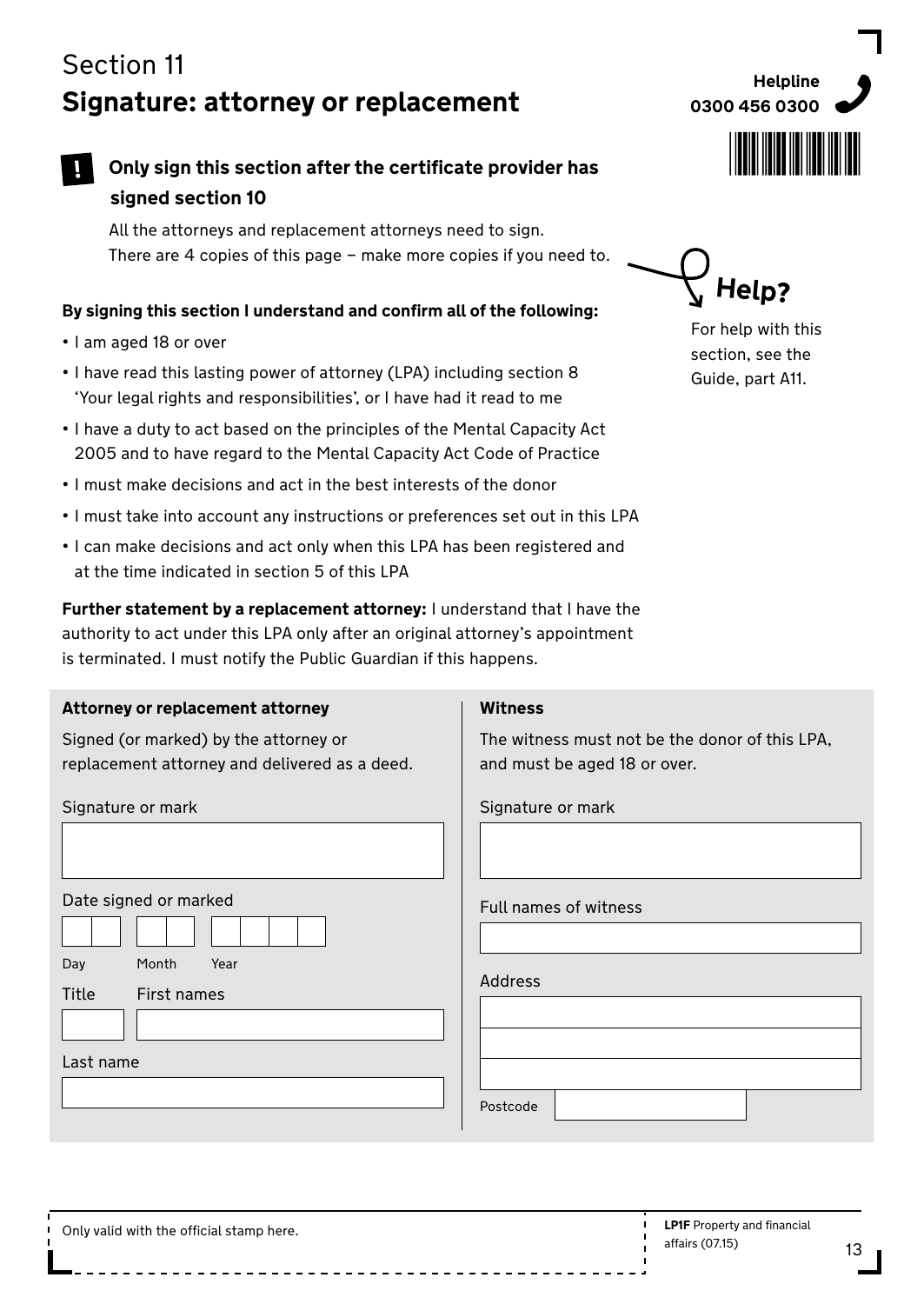#### **Only sign this section after the certificate provider has signed section 10**

All the attorneys and replacement attorneys need to sign. There are 4 copies of this page – make more copies if you need to.

#### **By signing this section I understand and confirm all of the following:**

- I am aged 18 or over
- I have read this lasting power of attorney (LPA) including section 8 'Your legal rights and responsibilities', or I have had it read to me
- I have a duty to act based on the principles of the Mental Capacity Act 2005 and to have regard to the Mental Capacity Act Code of Practice
- I must make decisions and act in the best interests of the donor
- I must take into account any instructions or preferences set out in this LPA
- I can make decisions and act only when this LPA has been registered and at the time indicated in section 5 of this LPA

**Further statement by a replacement attorney:** I understand that I have the authority to act under this LPA only after an original attorney's appointment is terminated. I must notify the Public Guardian if this happens.

#### **Attorney or replacement attorney**

Signed (or marked) by the attorney or replacement attorney and delivered as a deed.

Signature or mark

Date signed or marked Day Month Year Title First names Last name

#### **Witness**

The witness must not be the donor of this LPA, and must be aged 18 or over.

Signature or mark

Full names of witness

Address

Postcode

**Help?**

For help with this section, see the Guide, part A11.

**Helpline**

<u>|||||||||||||||||</u>

**0300 456 0300**

14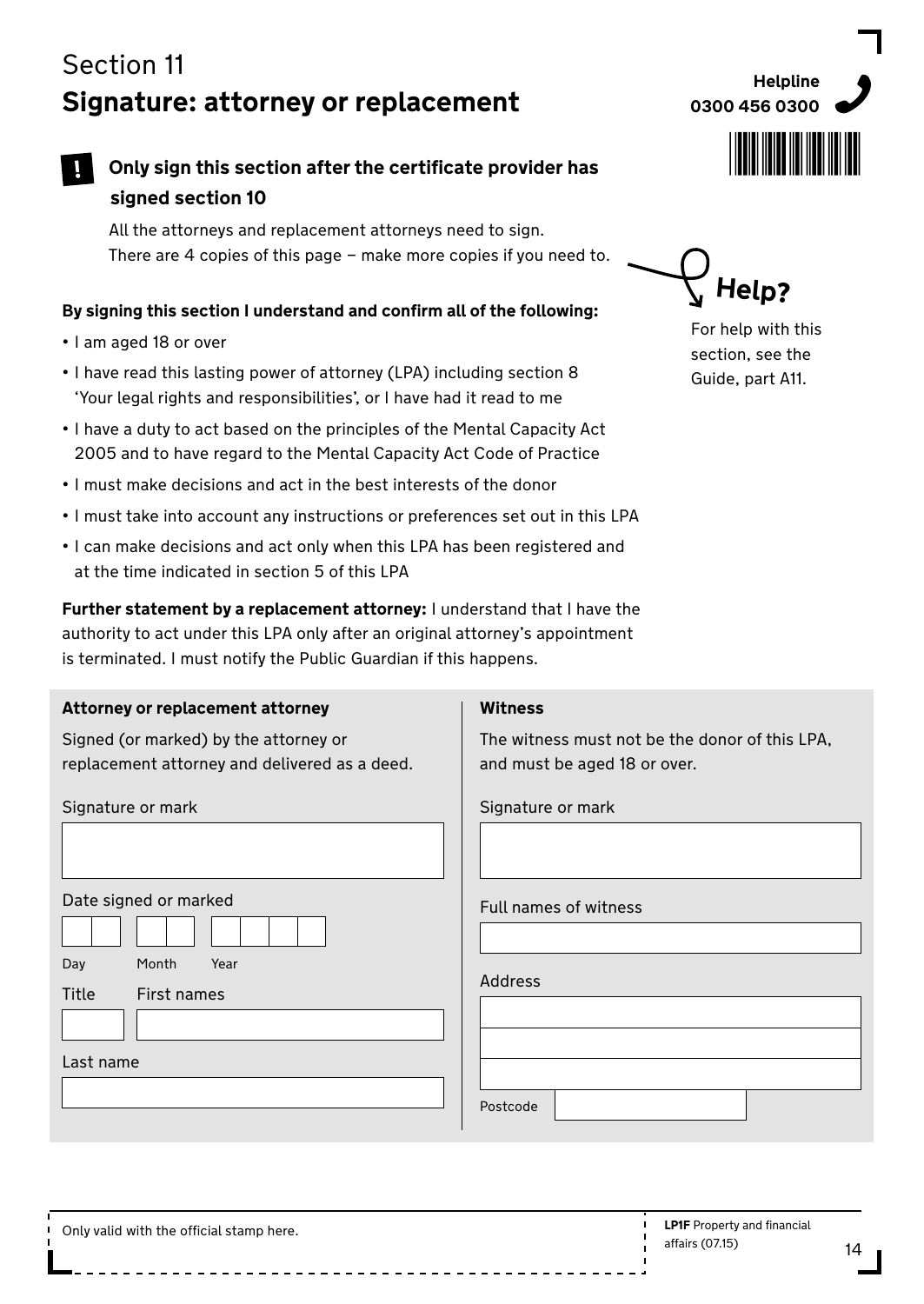#### **Only sign this section after the certificate provider has signed section 10**

All the attorneys and replacement attorneys need to sign. There are 4 copies of this page – make more copies if you need to.

#### **By signing this section I understand and confirm all of the following:**

- I am aged 18 or over
- I have read this lasting power of attorney (LPA) including section 8 'Your legal rights and responsibilities', or I have had it read to me
- I have a duty to act based on the principles of the Mental Capacity Act 2005 and to have regard to the Mental Capacity Act Code of Practice
- I must make decisions and act in the best interests of the donor
- I must take into account any instructions or preferences set out in this LPA
- I can make decisions and act only when this LPA has been registered and at the time indicated in section 5 of this LPA

**Further statement by a replacement attorney:** I understand that I have the authority to act under this LPA only after an original attorney's appointment is terminated. I must notify the Public Guardian if this happens.

#### **Attorney or replacement attorney**

Signed (or marked) by the attorney or replacement attorney and delivered as a deed.

Signature or mark

Date signed or marked Day Month Year Title First names Last name

#### **Witness**

The witness must not be the donor of this LPA, and must be aged 18 or over.

Signature or mark

Full names of witness

Address

Postcode

**Help?**

For help with this section, see the Guide, part A11.

**Helpline**

<u>|||||||||||||||||</u>

**0300 456 0300**

**LP1F** Property and financial affairs (07.15)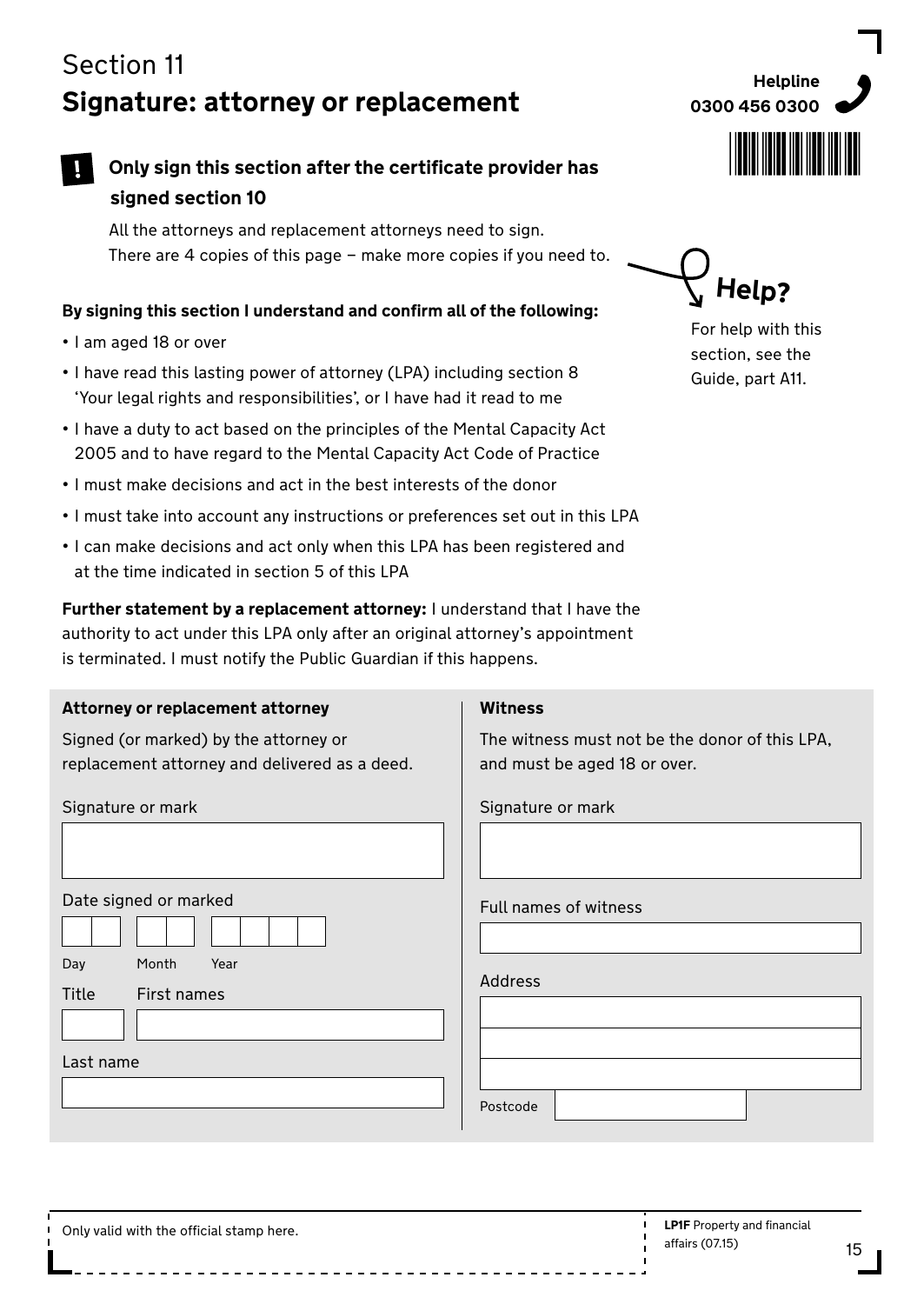

### **Now register your LPA**

Before the LPA can be used, it **must** be registered by the Office of the Public Guardian (OPG). Continue filling in this form to register the LPA. See part B of the Guide.

#### **People to notify**

If there are any 'people to notify' listed in section 6, you must notify them that you are registering the LPA now. See part C of the Guide.

Fill in and send each of them a copy of the form to notify people – LP3.

When you sign section 15 of this form, you are confirming that you've sent forms to the 'people to notify'.

#### **Register now**

You do not have to register immediately, but it's a good idea in case you've made any mistakes. If you delay until after the donor loses mental capacity, it will be impossible to fix any errors. This could make the whole LPA invalid and it will not be possible to register or use it.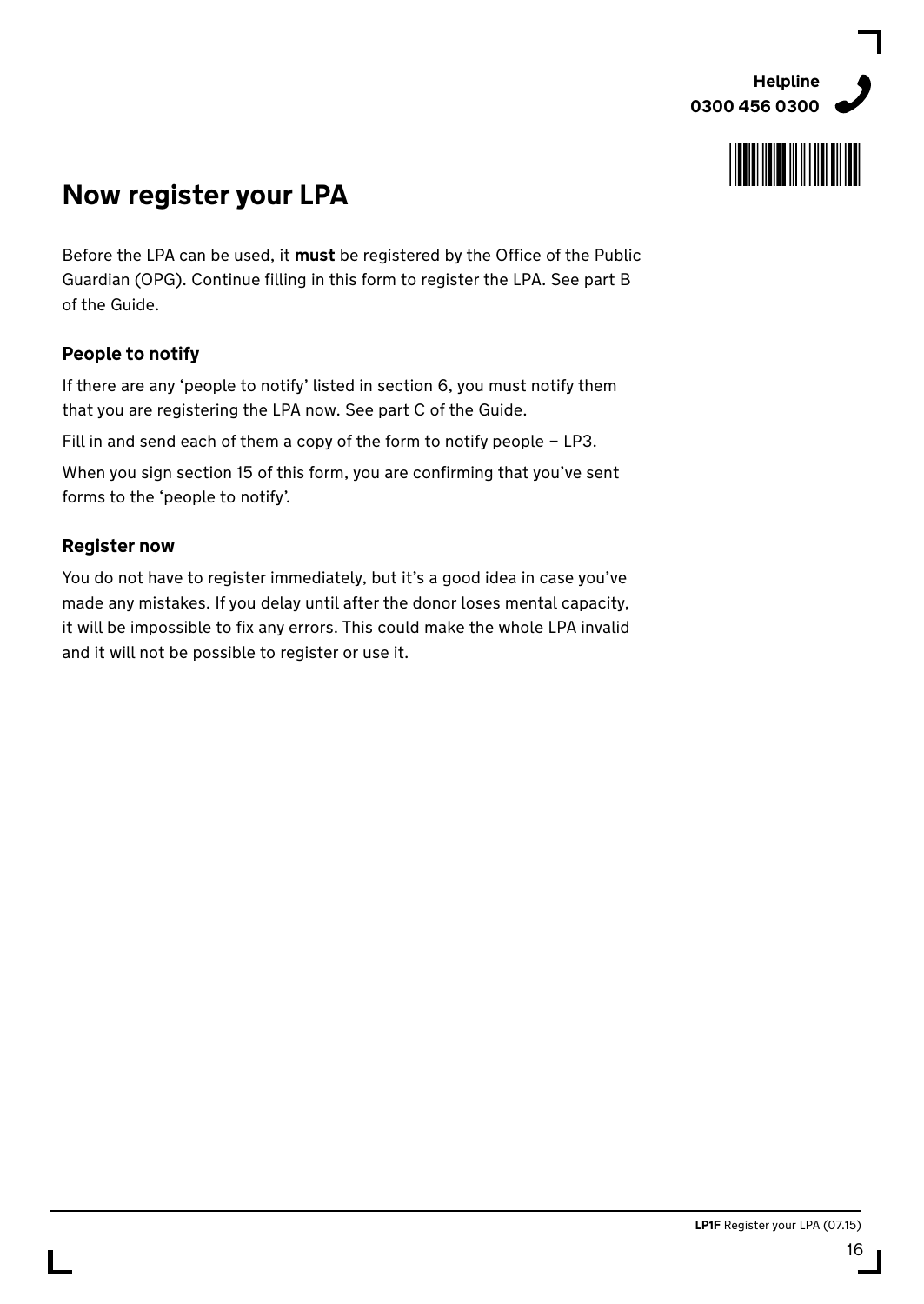17

## **Register your lasting power of attorney**

### Section 12 **The applicant**

You can only apply to register if you are either the donor or attorney(s) for this LPA. The donor and attorney(s) should not apply together.

**Who is applying to register the LPA?** (tick one only) **Donor** – the donor needs to sign section 15 **Attorney(s)** – If the attorneys were appointed jointly (in section 3) then they **all** need to sign section 15. Otherwise, only one of the attorneys needs to sign

Write the name and date of birth for each attorney that is applying to register the LPA. Don't include any attorneys who are not applying.

| Title         | Title         |
|---------------|---------------|
| First names   | First names   |
| Last name     | Last name     |
| Date of birth | Date of birth |
| Month         | Month         |
| Year          | Day           |
| Day           | Year          |
| Title         | Title         |
| First names   | First names   |
| Last name     | Last name     |
| Date of birth | Date of birth |
| Month         | Month         |
| Year          | Day           |
| Day           | Year          |



For help with this section, see the Guide, part B2.

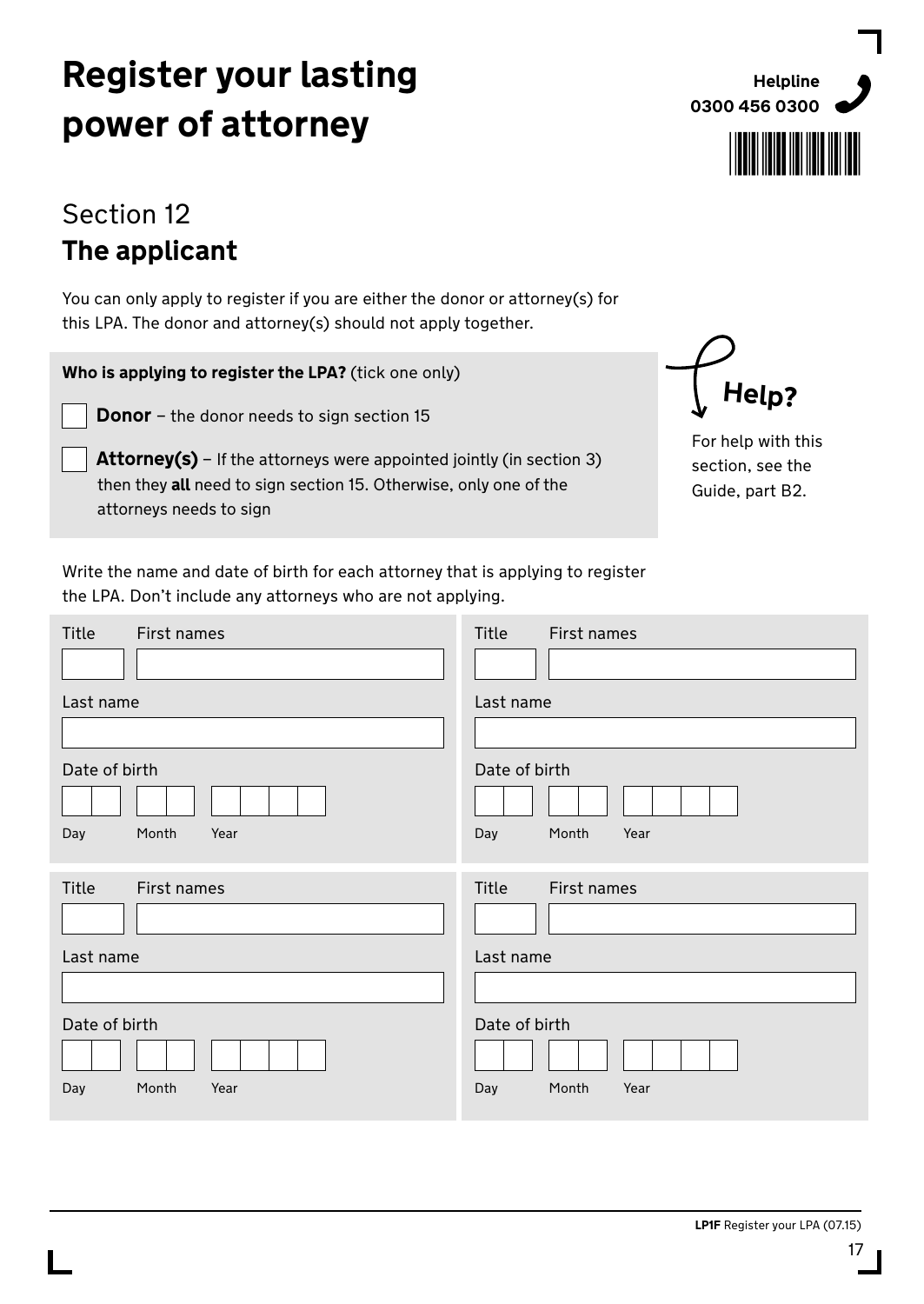### Section 13 **Who do you want to receive the LPA?**

We need to know who to send the LPA to once it is registered. We might also need to contact someone with questions about the application.

**We already have the addresses** of the donor and attorneys, so you don't have to repeat any of those here, unless they have changed.

| Who would you like to receive the LPA and any correspondence? |                                        |
|---------------------------------------------------------------|----------------------------------------|
| The donor                                                     |                                        |
| An attorney (write name below)                                | Help?                                  |
| Other (write name and address below)                          |                                        |
| <b>Title</b><br>First names                                   | For help with this<br>section, see the |
|                                                               | Guide, part B3.                        |
| Last name                                                     |                                        |
|                                                               |                                        |
| Company<br>(optional)                                         |                                        |
|                                                               |                                        |
| Address                                                       |                                        |
|                                                               |                                        |
|                                                               |                                        |
|                                                               |                                        |
| Postcode                                                      |                                        |
|                                                               |                                        |
| How would the person above prefer to be contacted?            |                                        |
| You can choose more than one.                                 |                                        |
| Post                                                          |                                        |
| <b>Phone</b>                                                  |                                        |
| <b>Email</b>                                                  |                                        |
| Welsh (we will write to the person in Welsh)                  |                                        |
|                                                               |                                        |



**LP1F** Register your LPA (07.15)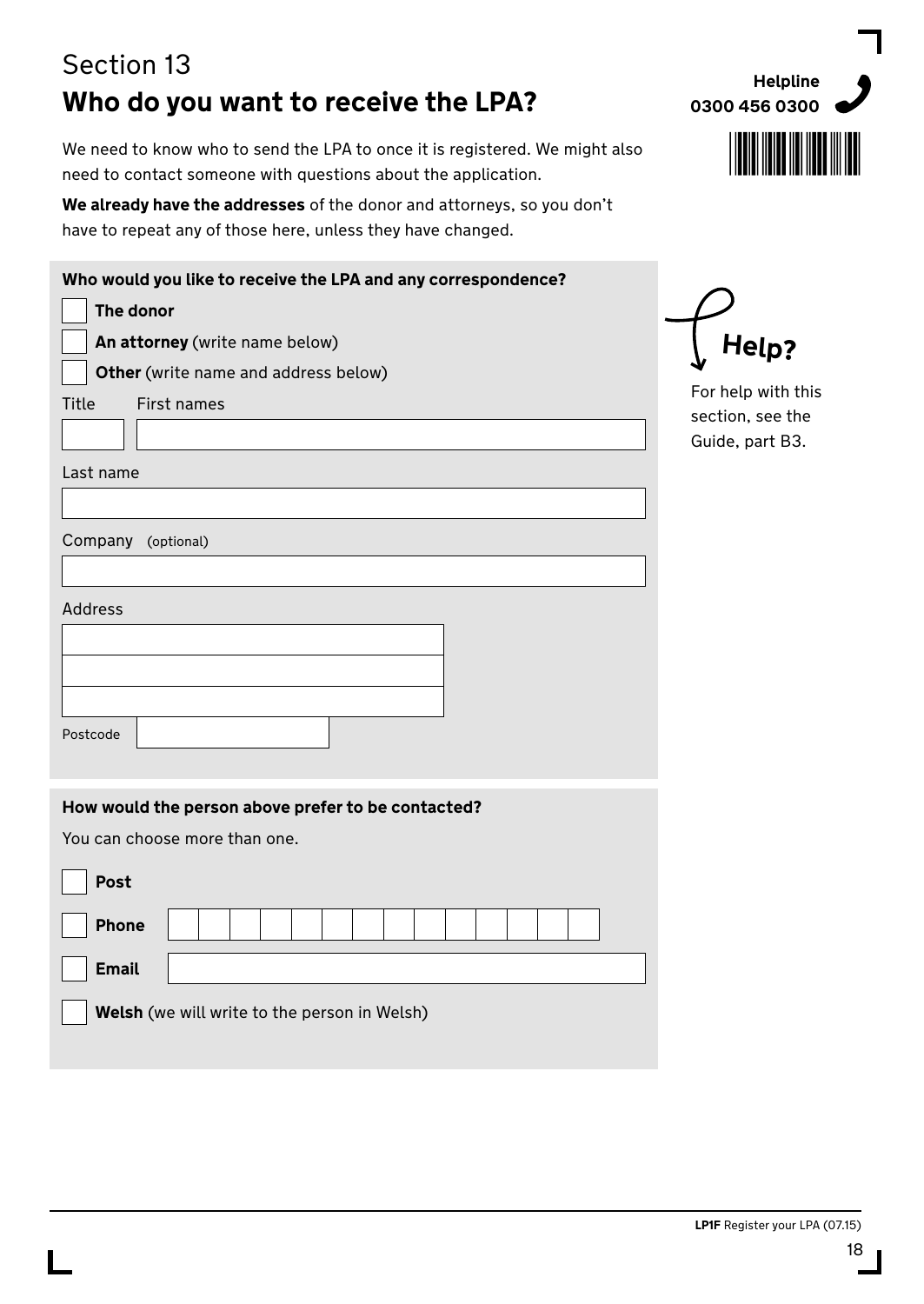### Section 14 **Application fee**

There's a fee for registering a lasting power of attorney – the amount is shown on the cover sheet of this form or on form LPA120.

The fee changes from time to time. You can check you are paying the correct amount at<br>www.gov.uk/power-of-attorney/how-much-it-costs or call 0300 456 0300. The Office of the  $\sim$ all 0300 456 0300. The Office Public Guardian can't register your LPA until you have paid the fee.

|                                                              | www.gov.uk/power-of-attorney/how-much-it-costs or call 0300 456 0300. The Office of the<br>Public Guardian can't register your LPA until you have paid the fee.                                                                                                                                          |                                                                    |
|--------------------------------------------------------------|----------------------------------------------------------------------------------------------------------------------------------------------------------------------------------------------------------------------------------------------------------------------------------------------------------|--------------------------------------------------------------------|
|                                                              | How would you like to pay?                                                                                                                                                                                                                                                                               |                                                                    |
| Card<br><b>Cheque</b>                                        | For security, <b>don't</b> write your credit or debit card details here.<br>We'll contact you to process the payment.<br>Your phone number<br>Enclose a cheque with your application.                                                                                                                    | 7elp?<br>For help with this<br>section, see the<br>Guide, part B4. |
| <b>Reduced application fee</b><br>reduced fee.               | If the donor has a low income, you may not have to pay the full amount. See<br>the Guide, part B4 for details.<br>I want to apply to pay a reduced fee<br>You'll need to fill in form LPA120 and include it with your application.<br>You'll also need to send proof that the donor is eligible to pay a |                                                                    |
| <b>Case number</b>                                           | Are you making a repeat application?<br>If you've already applied to register an LPA and the Office of the Public<br>Guardian said that it was not possible to register it, you can apply again<br>within 3 months and pay a reduced fee.<br>I'm making a repeat application                             |                                                                    |
| For OPG office use only<br>Payment reference<br>Payment date | Amount                                                                                                                                                                                                                                                                                                   |                                                                    |
| Month<br>Day                                                 | Year                                                                                                                                                                                                                                                                                                     |                                                                    |



19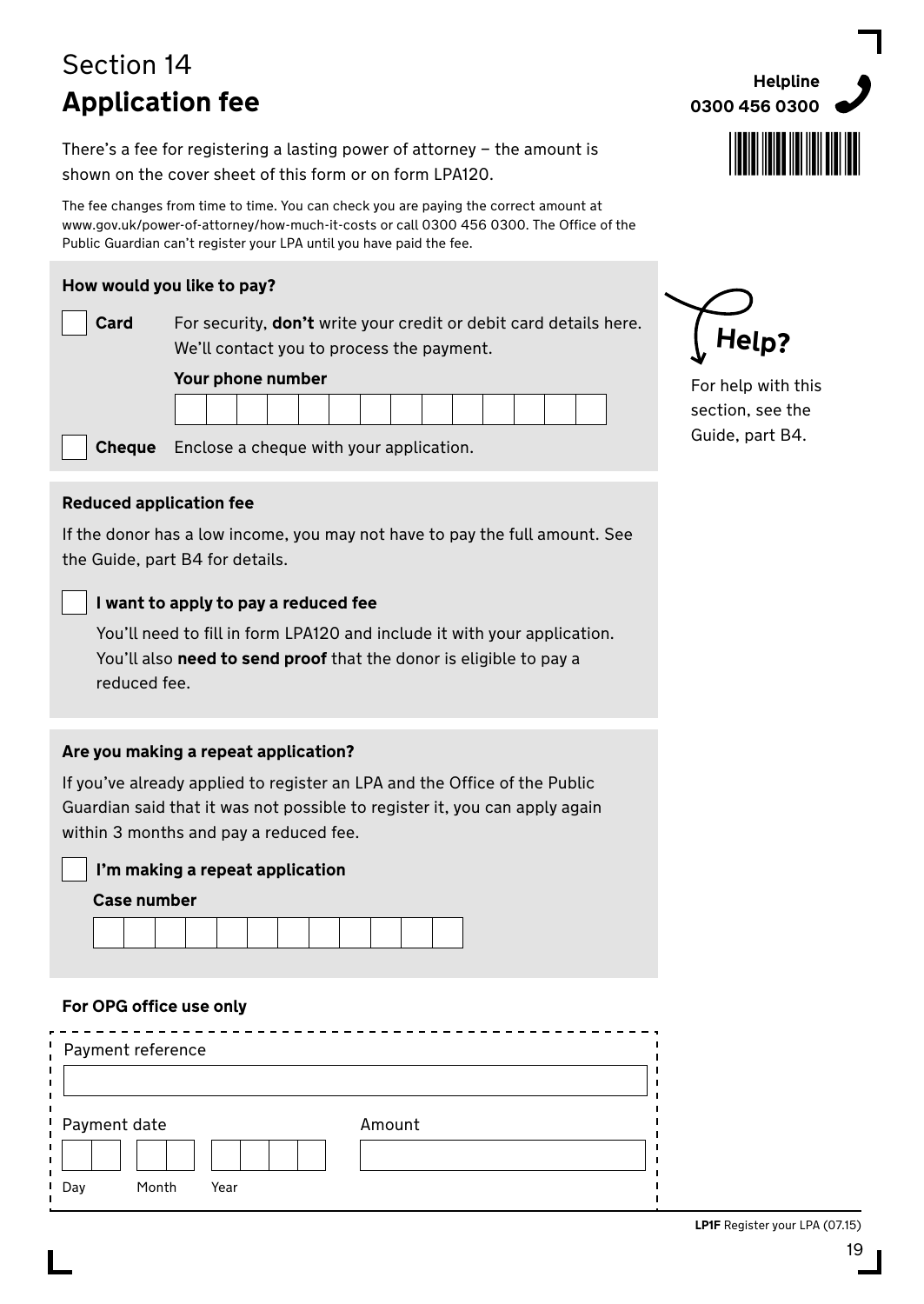### Section 15 **Signature**





**Do not sign this section until after sections 9, 10 and 11 have been signed.**

The person applying to register the LPA (see section 12) must sign and date this section. This is either the donor or attorney(s) but not both together.

If the **attorneys** are applying to register the LPA and they were appointed to act **jointly** (in section 3), they must all sign.

#### **By signing this section I confirm the following:**

- I apply to register the LPA that accompanies this application
- I have informed 'people to notify' named in section 6 of the LPA (if any) of my intention to register the LPA
- I certify that the information in this form is correct to the best of my knowledge and belief

| Signature or mark    | Signature or mark    |
|----------------------|----------------------|
|                      |                      |
| Date signed          | Date signed          |
|                      |                      |
| Month<br>Day<br>Year | Day<br>Month<br>Year |
| Signature or mark    | Signature or mark    |
|                      |                      |
| Date signed          | Date signed          |
|                      |                      |
| Year<br>Month<br>Day | Day<br>Year<br>Month |

If more than 4 attorneys need to sign, make copies of this page.



For help with this section, see the Guide, part B5.